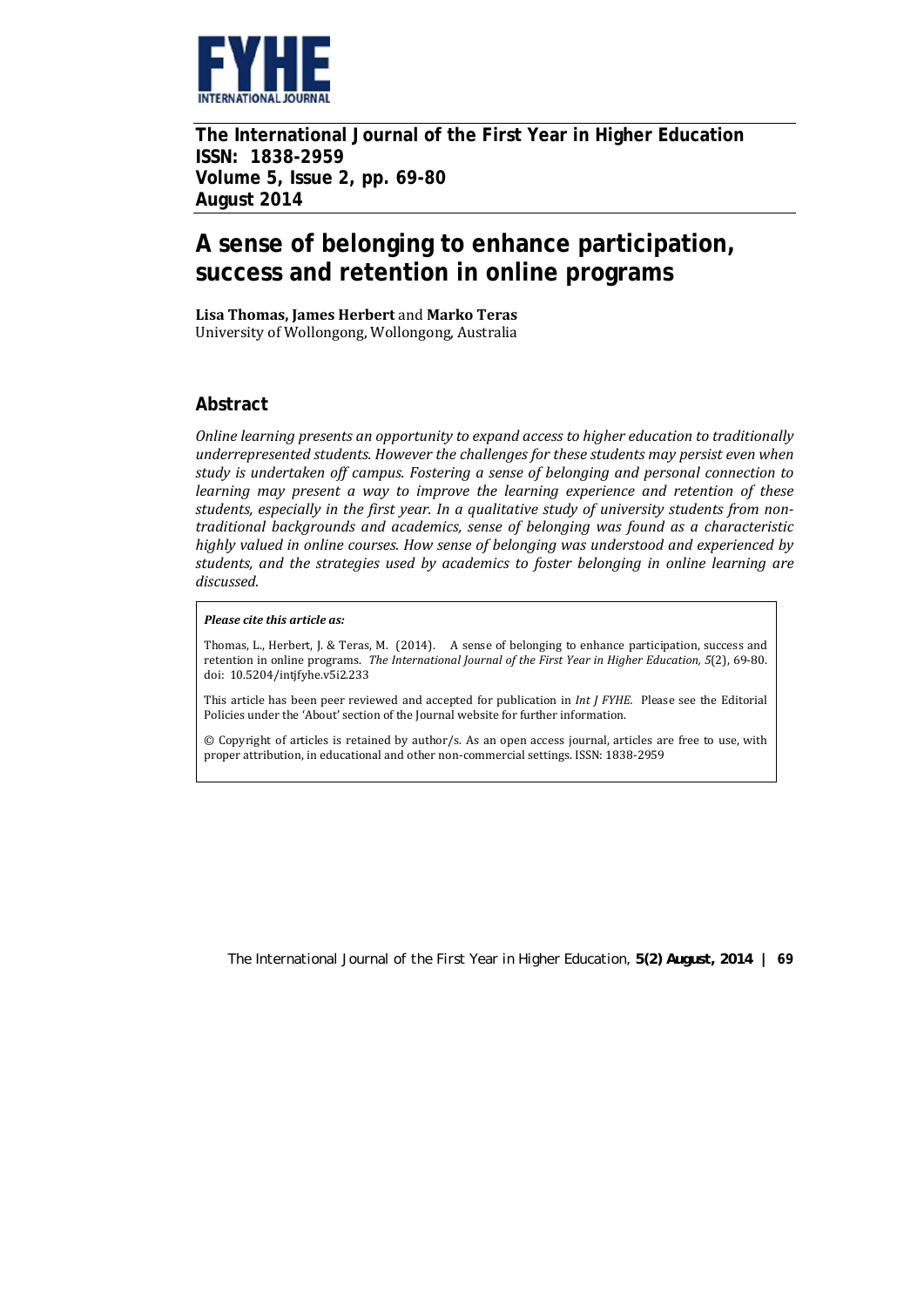## **Introduction**

The implementation of the Bradley Review (Bradley, Noonan, Nugent & Scales, 2008) has brought about a demographic shift in higher education, both in terms of the number of Australians attending university, and also the diversity of the social and economic background of students. This shift has taken place alongside the expansion of online learning as an alternative or complement to on-campus offerings (e.g. Palmer & Holt, 2009). This research takes place in a context where the understanding of the interactions of these two trends in higher education is limited.

Online learning presents an opportunity to make higher education accessible for students from equity groups (e.g. remote/regional, mature age, primary caregivers, low socioeconomic status). However, despite the affordances of technology to support needs of diverse learners, it is still common to see "one size fits all" approaches to online curriculum design (Oliver, 2006). For various reasons, retention rates for online learning are low compared to students on campus (Carr, 2000). Research suggests that factors similar to face-to-face learning (i.e. class, educational background, occupation) tend to predict engagement in online learning (Gorard & Selwyn, 2005). Added to the tendency of students from equity groups to withdraw their enrolment at a higher rate in the first year of study (Krause, 2005), students from equity groups studying their first year online may be particularly at risk of abandoning their studies.

Strategies that aim to foster a sense of belonging and inclusion in the online context appear promising in improving retention in online learning. McConnell  $(2006)$  emphasises learning as a social process that is carried out in communities,

suggesting that knowledge is developed and negotiated between members. The creation and interpretation of knowledge is thought to be intertwined with personal and within group identity. Similarly, Koole and Parchoma (2013) describe belonging in online learning communities as an iterative process of dialogue and exchange with other members, and that individuals act to achieve a level of "cognitive resonance in which they integrate experiences and beliefs of the external world into their personal narratives" (p. 14). Hughes (2007) describes inclusion in terms of the congruence between the identities of the learners and the identities implicitly supported by the interactions of the online learning community. The challenge is for educators to create a learning environment that supports the diverse identities and experiences of students and foster constructive and respectful dialogue and exchange. While students withdraw from higher education for a diverse set of reasons (Krause, 2005), fostering belonging and inclusion can play a role in improving retention by motivating students to continue studying.

This paper reports on some preliminary findings from a study that is examining socially inclusive teaching and the online learning context. From an analysis of the data, a strong theme around sense of belonging emerged and was explored in detail. The purpose of this paper is report on the findings of the research related to the sense of belonging theme and demonstrate how academic teachers can support this in the online learning context.

#### **Methodology**

This study used a qualitative approach, appropriate to the exploratory nature of the investigation. The research was guided by the over-arching questions (a) what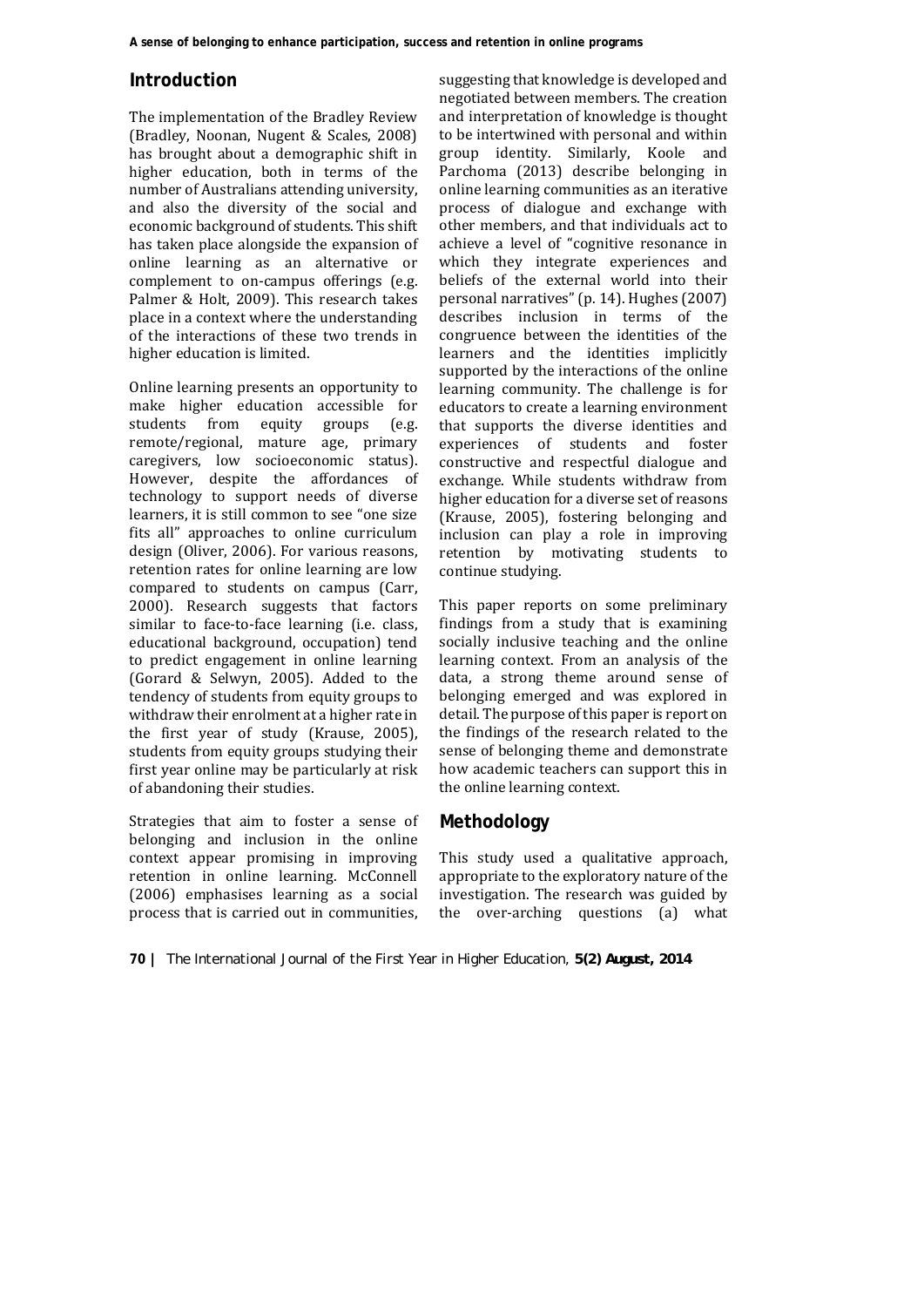challenges exist for students from nontraditional backgrounds engaging in online learning and, (b) what strategies support learning for students from non-traditional backgrounds in the online learning environment? The investigators sought to address these questions with data from both the student and academic teacher perspective. Students were recruited through a strategy of general advertisements to the student body of various universities asking for participants who identified themselves as being a nontraditional student and were studying, or had studied in an online or blended format. Academics were recruited through contact with Associate Deans of Teaching and Learning (or equivalent) from participating universities who were asked to identify and forward an invite to teaching staff who demonstrated socially inclusive online teaching practices. Efforts were made to ensure that participants represented a range of discipline areas and regions throughout Australia to ensure the relevance of the research to the broader national higher education context.

In total, 50 semi-structured individual interviews and six focus groups were conducted. The interviewer posed a series of questions to facilitate discussion about online teaching and learning experiences and strategies that enable participation and success for a diverse range of students. Participants included students from nontraditional backgrounds who have studied online or in a blended learning context  $(n=21)$  and, academic teaching staff from Australian universities who teach in courses with an online component  $(n=46)$ . Student participants represented a range of backgrounds including those who identified as low socioeconomic background, first in

family to attend university, with a disability, living in a remote or regional area, Indigenous, international, English as a second language, carer, worker etc. All participants were drawn from around Australia including representatives from New South Wales (NSW), Queensland (QLD), South Australia (SA), Western Australia (WA) and Tasmania (Tas)<sup>1</sup>. Where a face-to-face meeting was not possible, individual interviews occurred via a telephone call or Skype meeting. All focus groups were facilitated in a face-to-face format and were grouped in either a student or academic teaching staff configuration.

The interviews and focus group discussions were audio-recorded and transcribed verbatim. Interference and audio issues created some difficulties in transcription and a total of 45 interviews and five focus group discussions were successfully transcribed and imported into NVivo software for qualitative analysis. To ensure data reliability, one researcher listened to each recording while following the transcript to check for errors in transcription (Gibbs, 2007). Data was coded following Tesch's (1990) eight step coding process allowing codes to emerge from the information collected in interviews and focus group discussions. Three members of the research team were involved in the coding process. A qualitative codebook was established within the software to provide coding definitions and maximise coherence between coders (Guest, MacQueen & Namey, 2012). Once codes were established and agreed upon, two interviews were chosen and coded by each member of the team. The team then met to cross-check the codes to reach inter-coder agreement (Creswell, 2014). Throughout the coding process, regular meetings were held to

<sup>&</sup>lt;sup>1</sup> The acronyms for each state are used later in reporting the data. For example "Staff 4 SA" refers to an academic staff member coded as number 4 and from South Australia.

*The International Journal of the First Year in Higher Education, 5(2) August, 2014 |* **71**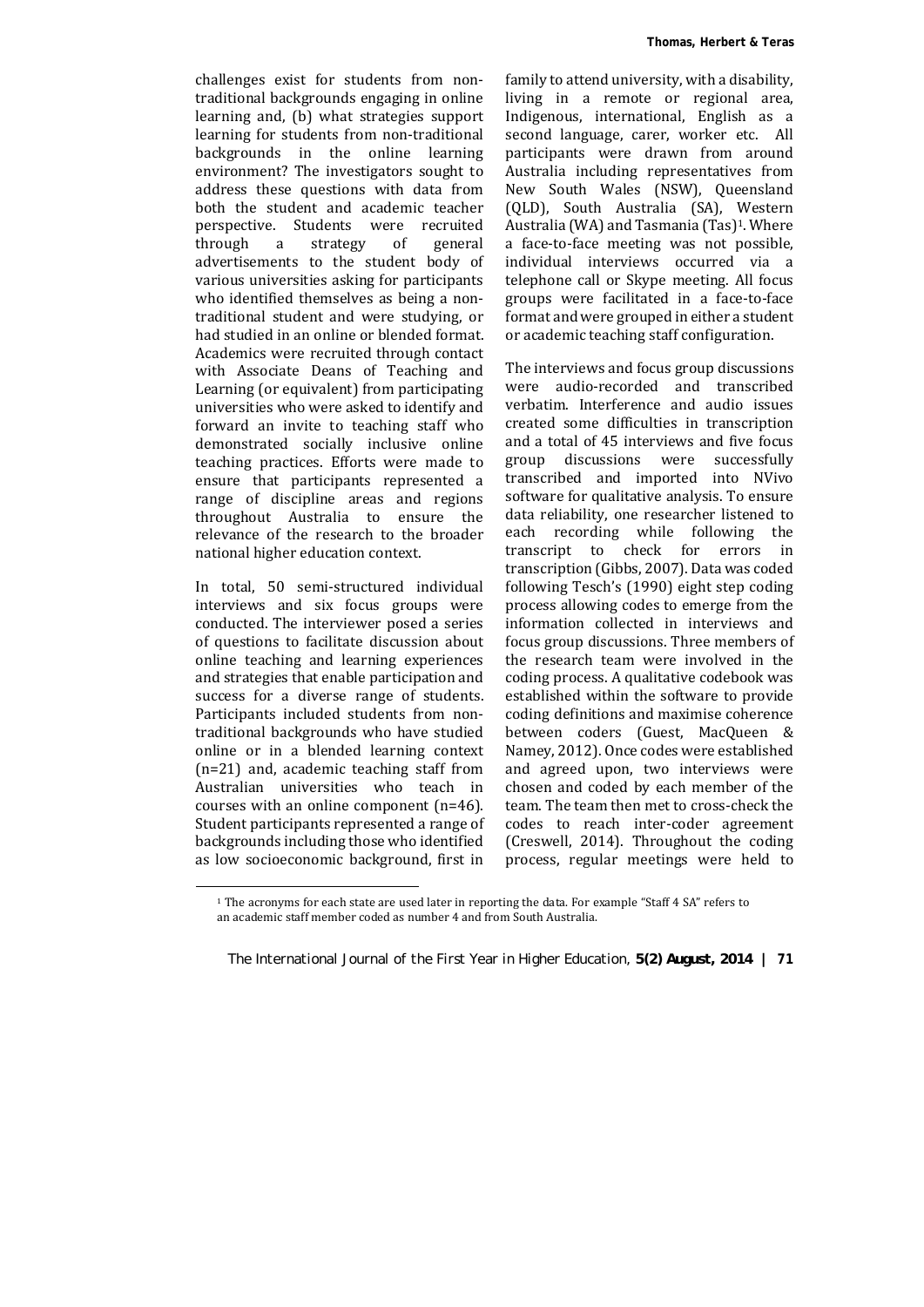continually cross-check coding. This enabled a cohesive understanding of the coding system among team members to ensure the reliability of the data analysis.

The purpose of this paper is to demonstrate the findings of the research with regard to sense of belonging in the online learning context. Thus the results presented here report on what students and teachers say about sense of belonging in the online context. 

## **Results**

Participants were asked to describe their experiences with online teaching and learning and also to discuss strategies that enhanced participation and success for a diverse range of online students. Through the analysis of interview and focus group data, the theme of "sense of belonging" emerged. Among the data, there were references from both student and academic teaching staff with regard to sense of belonging. In total, seven students and 17 academics discussed issues pertaining to sense of belonging in the online learning context. Their comments were identified as being related to the experience of a sense of belonging in online learning or strategies that foster a sense of belonging in online learning. 

## *The experience of a sense of belonging in online learning*

It was often reported that a sense of belonging to a community was a desirable aspect within an online learning context. One academic teacher spoke of an optional face-to-face component in an online course and stated: 

Because it's not compulsory, it's up to them whether they want to come in so the mere fact they're wanting to come in sort of tells you that they want some sort of community. (Staff 4 SA)

Some students spoke of positive experiences of sense of belonging in an online learning context. For one student, their online experience had been more conducive to community building and the development of a sense of belonging than the face-to-face contexts in which they'd studied. They said that:

[In my] course there was a week of workshops we had to attend in person. You felt like you'd already met most of the students because you'd been talking to them online. There was.... Even though everybody was online doing it, it was much more of a group camaraderie feeling that I don't get on campus. (Student Focus group 2 WA)

Another student set out to take the online relationships further and arranged to meet with other students in person as they reported: 

We had to have our own little discussion group and we had to participate within that discussion group at least twice a week. As a result of that, a few of the students who live locally really wanted to get together and meet up externally and go and have a coffee, just to say "hello" and put a face to the name and stuff like that. (Student 10 WA)

For other students though, their online learning experience was not as positive with respect to developing a sense of belonging. One student commented that:

I sort of feel a bit isolated sometimes doing it online.... I just feel like with the on-campus students there seems to be a lot of discussion which I don't have, you know, obviously doing it externally. (Student 6 WA)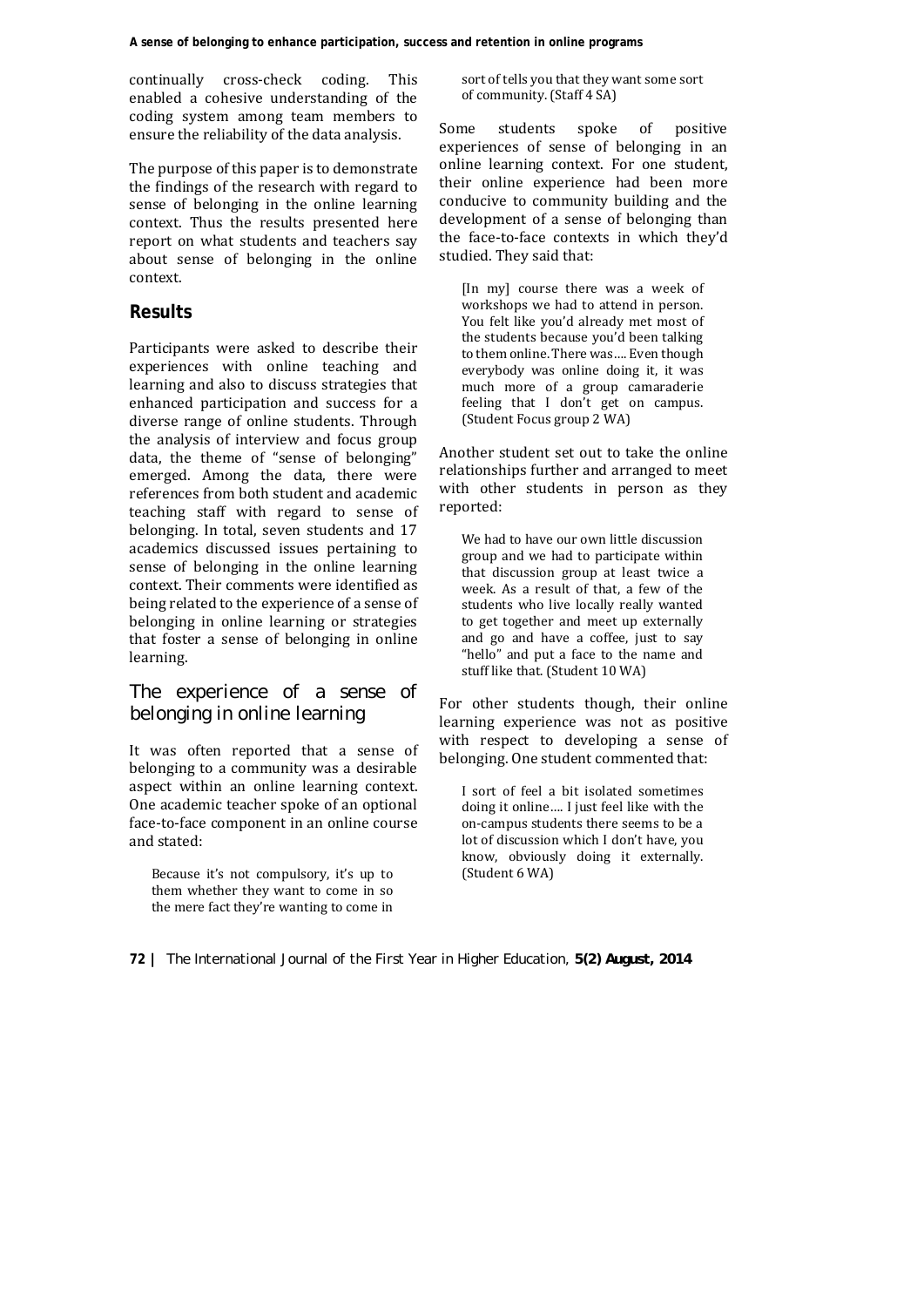The absence of the experience of a sense of belonging in some online learning courses was reported to impact on some students' desire to continue with learning in the online context. This student said:

I prefer social interaction with other people to help me, I don't know, consolidate ideas and build on information that I've learned in lectures so for me personally, I found doing both units externally quite difficult. I would really have liked to do more units externally but because of the troubles I felt with doing external learning I wouldn't do anymore I don't think. (Student 14 WA)

Academic teachers also discussed their observations of student isolation in the online learning context. One said:

I think some students feel quite disengaged and lonely and I think that's particularly true for students who are really active in posting on the discussion board. There are always some students who are really, really keen and then the response kind of dies off sort of Week Four or Week Five and I think that's quite isolating for students who are looking for conversation and discussion and engagement and that kind of kills that motivation and buzz for them. (Staff 4 Tas) 

When academic teachers explicitly adapted their online program to enhance sense of belonging, they noticed changes with student satisfaction. One academic stated: "They're (students) saying they feel like there's more online sense of community, we're finding less anxiety, we're finding more retention, less attrition." (Staff 4 SA). Another reported:

This semester you know, the feedback from the students has been things like "The first time I felt I've been in a real classroom" so the change in the ...

especially just the last strategies we've been using, you know, we've noticed a really big change in just the perspective of the students about their feelings (Staff 1 QLD) 

# *Strategies that foster a sense of belonging in online learning*

Academic teachers and students discussed the development of a sense of belonging in online learning contexts during the interviews and focus group discussions. This was often described as a priority for teaching in the online context. One academic stated "that's the main thing for me is to make a feeling of a class and a group of people" (Staff 7 NSW). However, it was also recognised that fostering a sense of belonging online was a challenging task. This academic commented on the challenge:

> To try and encourage students to form an online learning community, to feel engaged and to feel like you're part of something, but I think it's really hard to achieve. (Staff 4 WA)

One academic explored this a little further as they said "They (students) are happy to reply to me or respond to a question I put online but in terms of responding to someone else, they find that challenging" (Staff 3 OLD). This same academic offered a solution suggesting "there's a need there to assist students to participate in those online discussions with people they haven't met"  $(Staff 3 OLD)$ .

Icebreakers were a strategy reported to promote collaboration between students as a prelude to establishing a sense of belonging to a community of learners. One academic teacher suggests that such activities should be a feature in the early stages of an online subject: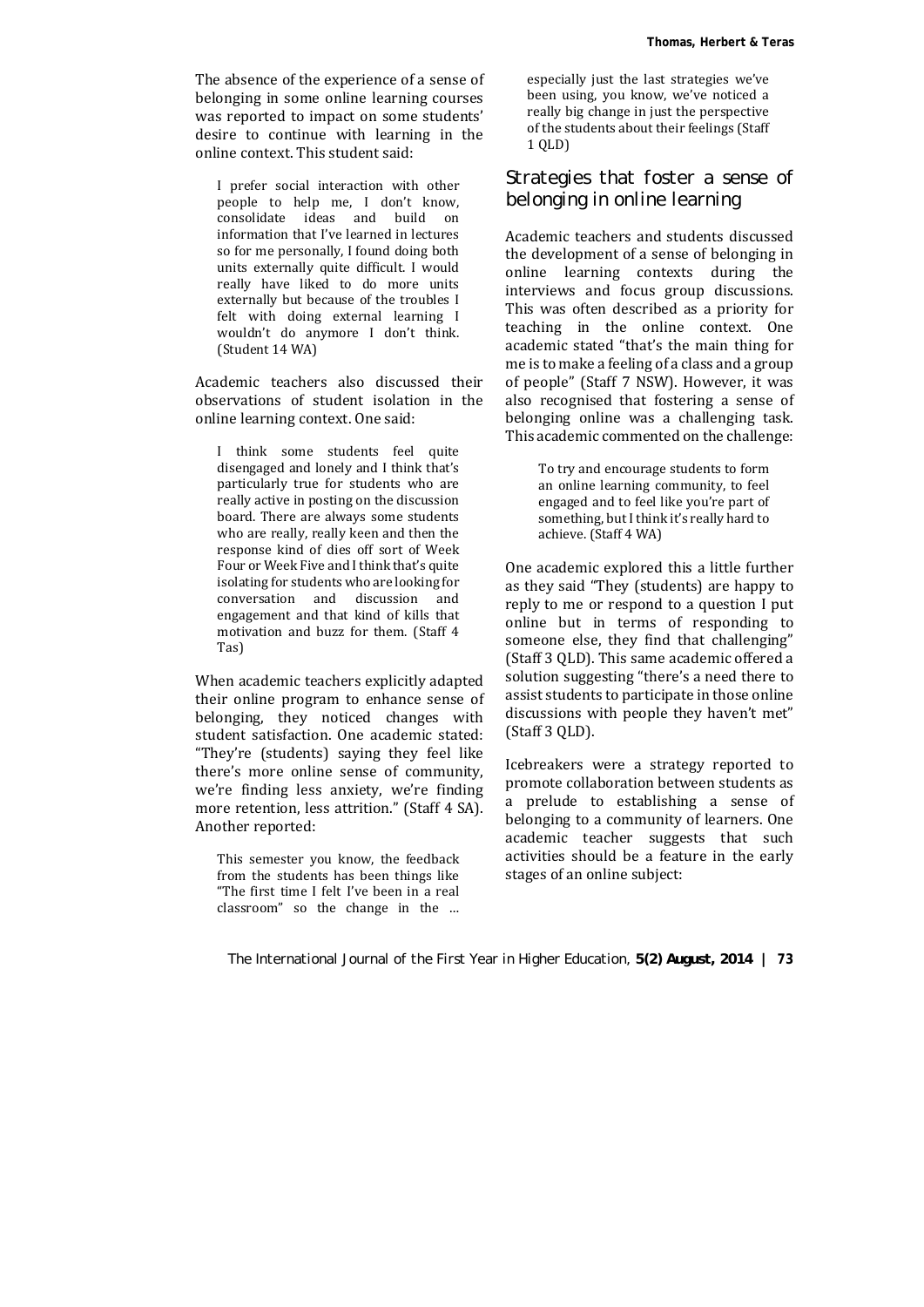Spending some quality time frontending it and doing the ice-breaking and getting to know people... all those sorts of things that we probably invest in more when we've got the students on campus. It's come home to me that this needs to be front-ended a lot more.  $(Staff 3 OLD)$ 

One academic used icebreakers to demonstrate geographical variety of students, sharing:

> I get them to post Google map links to where they live... the town or suburb ... so that they have a get a sense of where everyone is, a sense of place and I think that's really important. (Staff 7 NSW).

Another academic added professional purpose to the icebreaker and also developed it as a low-stakes assessment task as they reported:

> I have an assessment component that requires them to share something online and I try to do that at the beginning of the subject. We all start off with a kind of low stakes assessment ... that requires them to do something scholarly but often is based on their own professional experience and reflection so they can share something about themselves... it's a nice way of getting to know the other students on sort of a, you know, more of a kind of professional basis ... So, start with something like that and what I've found is that that tends to build collegiality that then progresses later on in the subject so those students who want to engage with each other do. (Staff 5 NSW)

Embedding collaboration into assessment was viewed by some as essential and positive in promoting social interactions and sense of belonging. One academic advised: 

Make sure that communicating with each other in class is part of your assessment so that they have to do that because if you don't make them, it's too easy just to lurk or not engage. (Staff 7 NSW). 

The outcomes for students when collaborating in online assessment tasks was illustrated in this student's comment:

> I actually made friends with ... we had a group project in one of my units were we had to interact - there had to be five of us get into a group ... And so we got to know one another within our little group (Student 5 WA)

Not all student-to-student collaboration occurred within structured activities. Some academic teachers spoke of discussion forum spaces that they called "student lounge" or "café space" which they set up to enable students to have unmonitored discussions. One academic teacher pointed out that there was not a need to set up such a space for students, but instead, encouraged students to do this for themselves "You can use Skype, Facebook, whatever and you're free to set those up, use them as you like but we won't interact in those" (Staff 2 SA). The reasoning behind this being "That gives them a freedom there that they don't have knowing that we might be overlooking what they're doing" (Staff 2 SA). In a similar situation, another academic reported student satisfaction with this approach, saying "I've had nothing to do with their Facebook site at all but the feedback they've given me, it seems to be working okay" (Staff 1 QLD).

Real-time interactions were used in some online courses to promote a sense of belonging. Virtual classrooms, using technologies such as Adobe Connect enabled students and staff to interact with each other from various locations. To meet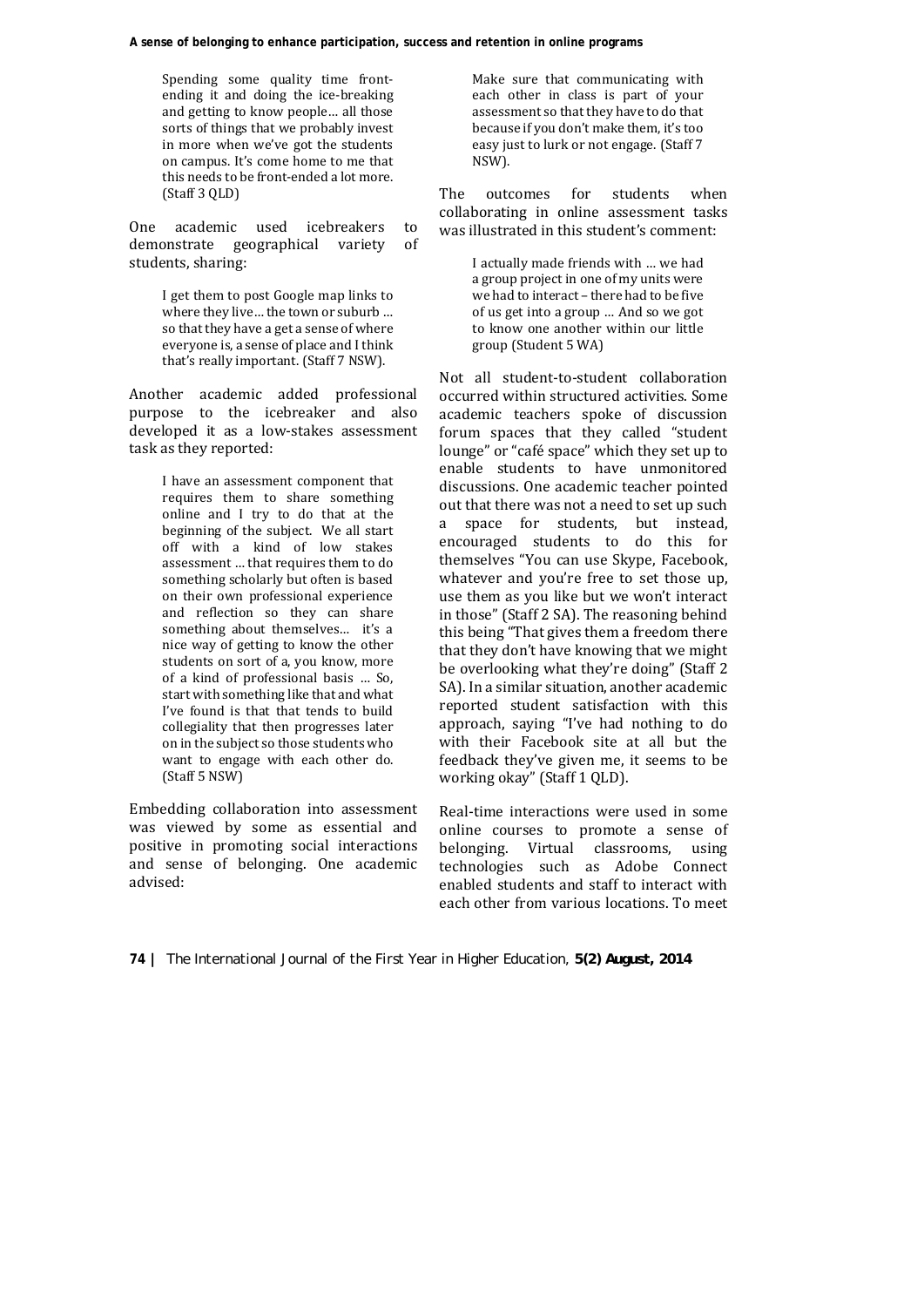the diverse needs of the students, one academic offered the sessions more than once a week "I've got a couple of tutors there because we run four during the week and we range them across different times to suit our different types of students" (Staff 1 SA). This academic reported on the value of this approach stating "That's working really well and a lot of students are really saying how wonderful that is just to be able to touch base with somebody once a week" (Staff 1 SA). Virtual classroom interactions can also be recorded and made available to students who cannot attend the live session. This academic teacher commented:

Even if they don't attend the live sessions, (students) have written in and said it really makes them feel more a part of it to be able to listen to what's going on. (Staff 3 SA).

The ability to watch real-time classroom interaction via video was also discussed by students who were studying externally in a mixed-mode course. While many of the students in the same course were studying in a face-to-face format, these students accessed learning material in an online format. This student commented on the availability of lecture recordings saying:

The lecture is recorded -it's presentation and audio so you can see exactly what's going on in the lecture and you can also hear some of the discussion in the lecture... you might not be able to hear all of the audio and discussion but, you know, it's very good in giving you a sense of being there. (Student 11 WA)

Another student shared what "good teachers" do to in this situation stating:

Some lecturers are very good in this and they also even suggest to remind them "Can you say it again for the external students" so that we can hear the questions that are asked and the answers

that the lecturer gives. I find that very helpful and I feel more connected to it as well. (Student 13 WA)

For external students in a mixed-mode course, access to the same learning resources as the face-to-face students was not always equal. One student reported:

They've got different presentations with industry specialists and ... obviously it's not an option for us. I mean, I could go if I really, really wanted to but it would take a lot of work and I would have to be sure it was definitely on the money for me to do that (Student 2 WA)

Another student pointed to how this impacted on sense of belonging by stating:

The lecturer referred to a DVD that they would be watching in tutorial and I was like "Well, hang on, I want to see the DVD too. Is it made available online?" "No, it's not," so then I went into this big rigmarole of getting a copy of the DVD, getting it sent down to the campus near my house and then trying to go and pick it up. So that was a little bit difficult being left out. (Student 11 WA) 

Academic teachers and students commented on teacher/student relationships and the teacher presence in online learning that contributed to a sense of belonging. Such relationships and presence were seen as important in sustaining an engaging learning environment as reported by this academic "having that personal engagement with them, using technologies in a way that helps to personalise and foster engagement between them but also between them and you" (Staff 7 NSW). One academic introduced the teaching team to students early on in the online course as they described: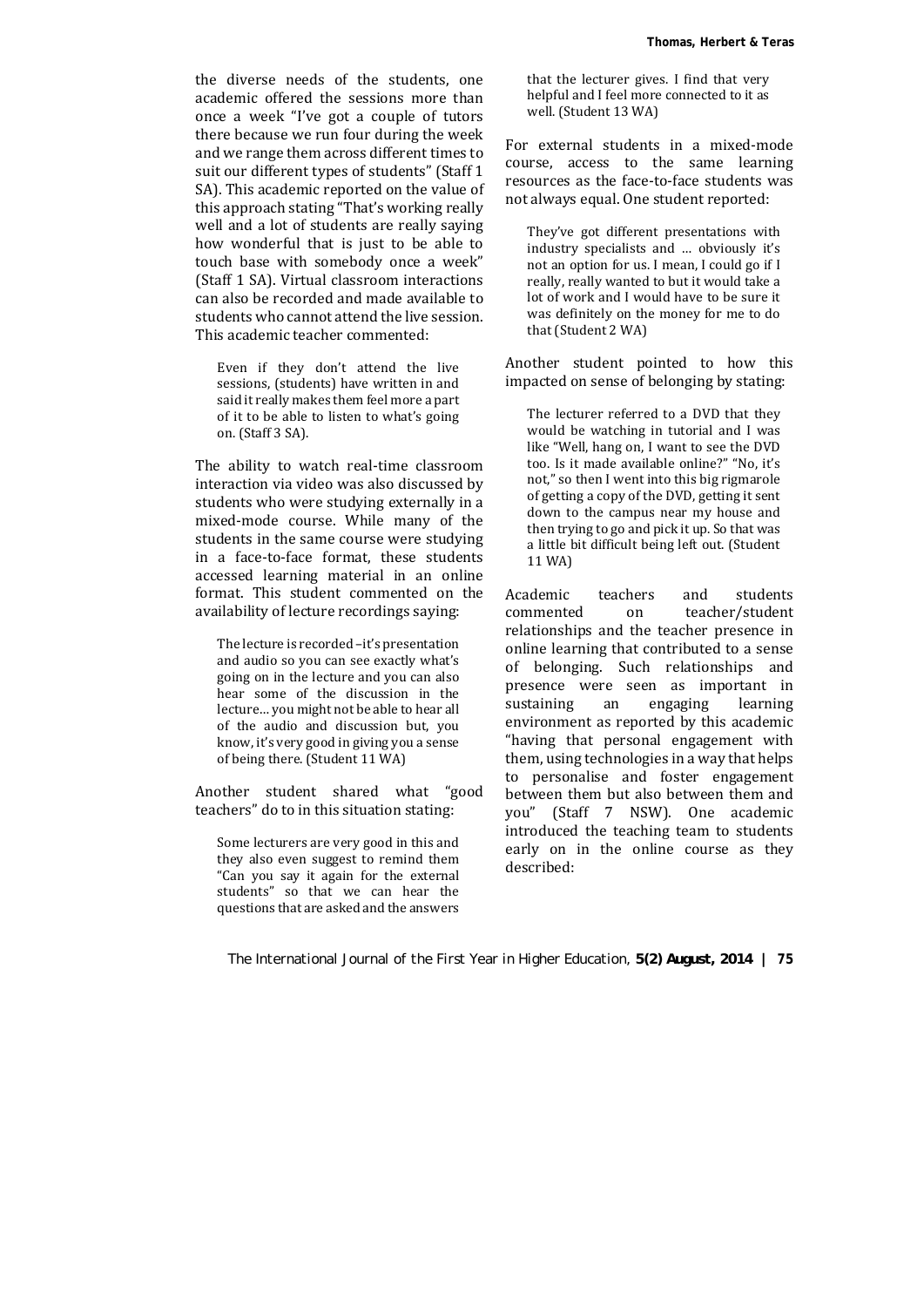I actually opened it up at the beginning of the study period with a photo of myself and then I put the photos of all of my tutors up there so students would know who they were. (Staff 1 SA)

This casual approach was also supported by another academic who stated "working with them, some of them through encouragement and by casualising the language required, a lot of them will gain confidence and engage" (Staff 5 SA). From the learner perspective, this student commented on the impact of teacher presence in the online context:

I think the thing that made the difference as to whether you felt you were actually part of a class and there was any interaction was how involved the lecturer was as in, in the forums, there were some lecturers who would say after everyone had sort of introduced themselves, not really have any more to do with us so there'd be discussion between students about topics but some lecturers would just not be involved whereas others would check it frequently, have their input ... she (tutor) was so interactive on the forums that it really got a lot of people involved that I don't think would have normally bothered. (Student 7 WA)

This section has presented a range of strategies to foster a sense of belonging as discussed by the participants. Two academics discussed the importance of allowing the individual to decide upon their level of interaction within the online context. One academic stated "It's really about giving them the option about their level of engagement and supporting them in that" (Staff 5 NSW). Another academic supported this statement by saying:

Build that into a community  $-$  it doesn't have to be all forced by us and I know there's Facebook and other things but somewhere that needs to be facilitated

that they know they'll actually still connect with people I think (Staff 1 QLD)

## **Discussion**

From a broad exploration of the experiences of students from nontraditional backgrounds engaging in online learning, sense of belonging emerged as an important part of the educational experience. Wenger (1999) argues that the value of education, whether it be face-toface or online, is in the learners' social interactions and involvement in learning communities. Of the students who discussed this in their interview or focus group, most reported a desire to feel a sense of connection with fellow students and teachers. Both staff and students expressed greater satisfaction with online courses that successfully fostered a sense of belonging among students. Palloff and Pratt (2005) suggest that the formation of online learning communities is what distinguishes online learning from simple correspondence courses, and leads to enhanced student outcomes and satisfaction. Students reported that greater engagement and collaboration with peers fostered a sense of camaraderie that diffused some of the isolation often associated with off-campus study. This was in part about personal/professional connections, but also reduced anxiety about some aspects of studying which are often associated with the first-year experience. Having other students available and actively engaged in discussing the work, helped students to consolidate and build on ideas. This discussion and exchange reflects Koole and Parchoma's (2013) model of learning in online communities, in particular the role of connecting personal identity and experiences to learning.

Feelings of isolation were reported when communities were not fostered within the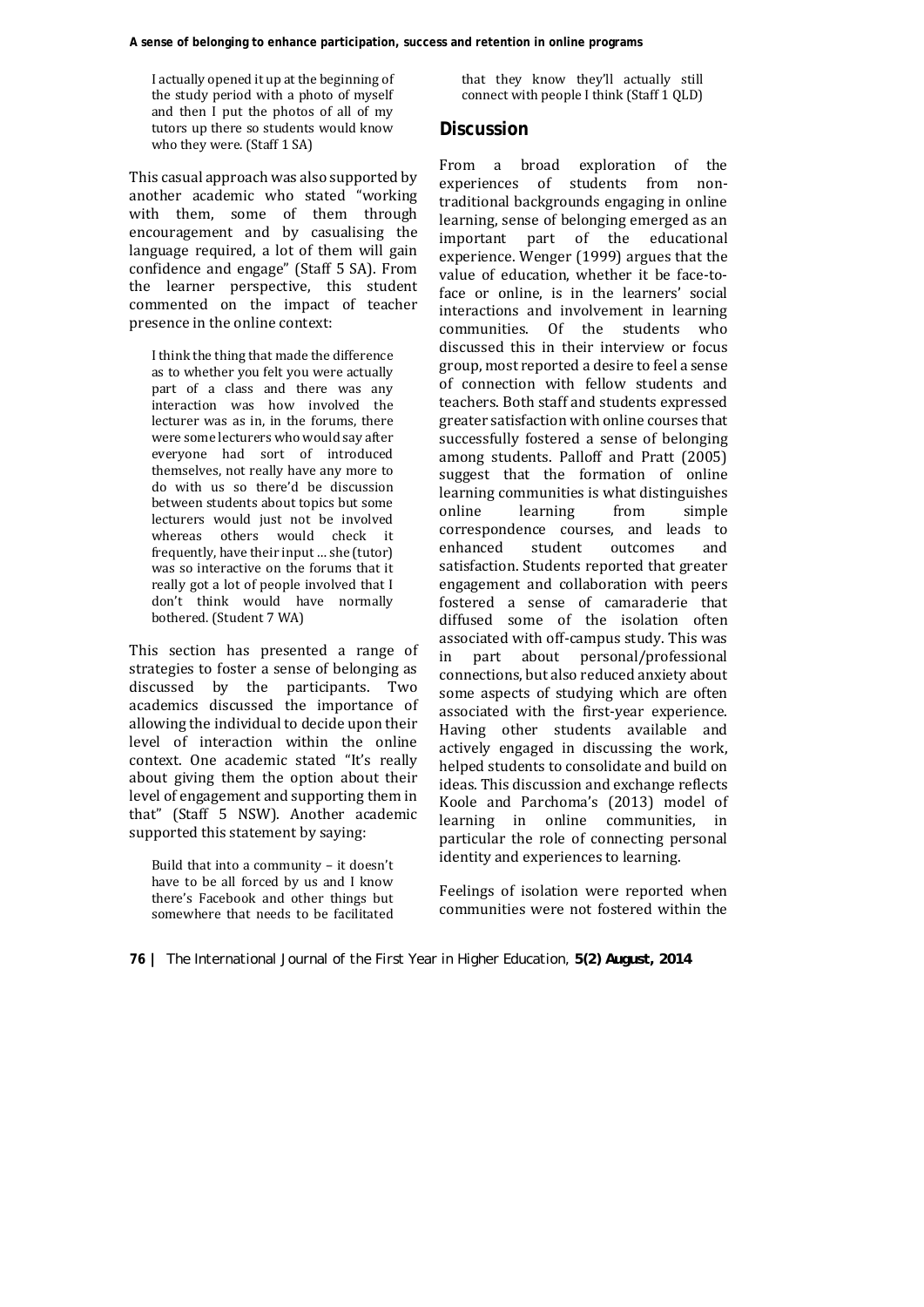online learning context, leading to dissatisfaction with the learning experience. The value of social interactions can easily be overlooked when content delivery and teaching become the primary focus, pushing aside opportunity for networking and friendship (Stuart, 2006). Some students commented on the impact of this on their commitment to continue with online learning. For students who studied online alongside on-campus students in the same course, feelings of isolation were further exacerbated, as they were often not included in learning experiences offered to their on-campus peers. Online students were often frustrated when students were talking about content or resources that were not available to them. Some teachers also identified that participation in the online forums by on-campus students often ebbed over the course of the semester, leaving students that relied on online communication to discuss and exchange with fellow students feeling quite "left out".

All of these aforementioned online learning phenomena—workload, isolation, sense of community and scaffolding to reduce anxiety—have been discussed by various authors (e.g. Haavind & Carter, 2011; Palloff & Pratt, 1999) throughout the history of elearning. There are various effective facilitation strategies for the needs of online learning to "motivate students to go deeper and further with the material" (Palloff  $&$ Pratt, 1999, p. 75) but also, just as importantly, to stimulate and open further discussion in the learning community; a community that starts to build through these interactions. Such facilitation needs to be prompt, and connected with the overall course design, otherwise the instructor feels online learning is "a lot of work", and the students sense the inconsistency and isolation. For the purposes of student engagement and retention, this is a necessary feature in the early stages of all courses, and particularly important in those catering to first-year students. This requires online teachers to consider how to best foster the development of community and sense of belonging in online courses for the purpose of high quality learning experiences. 

Becoming an online teacher requires academics to reconsider aspects of their teaching practice. Whilst essentially many of the same principles of good teaching apply to both the face-to-face and online contexts, there is an added layer of complexity involved in maintaining student motivation, interaction and engagement online (Bennett & Lockyer, 2004). In this research, academics talked in detail about some of the strategies they employed to develop the students' personal investment in their learning. The importance placed on belonging in online learning reinforces the social nature of learning and the negotiation and co-creation of knowledge (McConnell, 2006). Students wanted to be provided with a framework with which to dialogue with other students about their understanding, the importance and relevance of course content to their context, and their personal experience of engaging in learning (Koole & Parchoma, 2013). Having online learning communities that were accepting of the myriad of identities was also a priority for teachers (Hughes, 2007) who made active efforts to facilitate an inclusive environment. 

In the Web 2.0 context, online learning environments offer endless opportunities for interaction. Rovai (2001) suggested two types of online interactions for the purpose of building online community: task-driven interactions for the goal of learning and, socioemotional interactions to facilitate social-wellbeing and friendships. The balance of task-driven and socioemotional interactions are of equal importance in the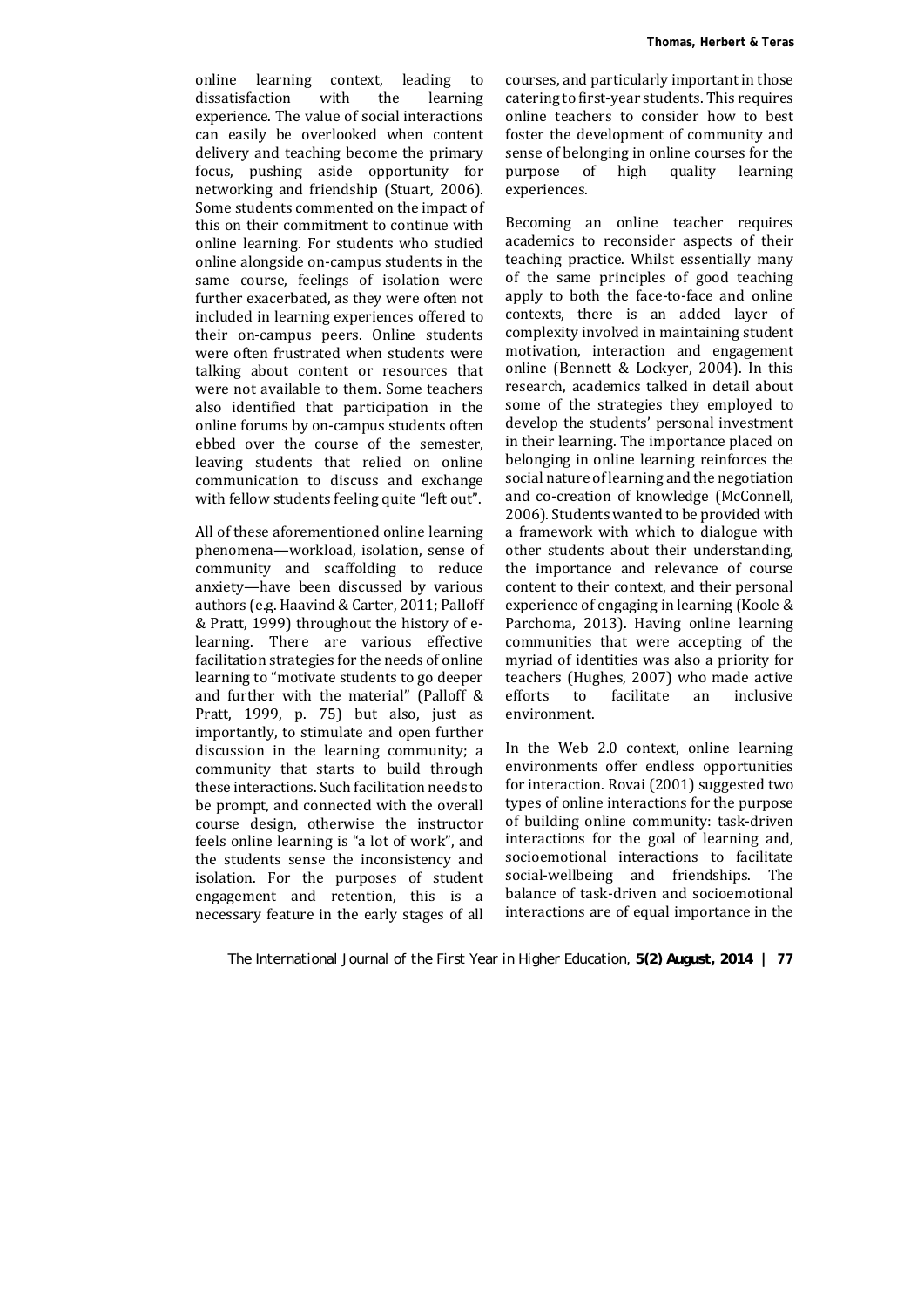development of community (Liu, Magjuka, Bonk & Lee, 2007). In this study, participants discussed a range of strategies that contributed to community building and sense of belonging, many of which necessitated getting students to go beyond the basic requirements of interaction to actually be personally invested and connected to their learning. Examples of how the academics went about this included front-ending activities with icebreakers and low stakes assessments that required collaboration. This was often enough to build a basic level of engagement for students interested in actively participating in online learning. Following on from icebreaking activities, building ongoing collaboration into assessments was important. Frequently, online group work provided an incentive for students to not just do the required interaction with fellow students, but to contribute to group discussions. Lectures through videoconferencing were also thought to help to facilitate belonging, partly due to their regularity. Even when students were not able to directly participate, they were able to access these live lectures and vicariously participate through watching student discussions. Having the questions and discussion of the material from the lectures available in particular was thought to be valuable. 

More than opportunities for interaction, teacher presence contributed greatly to the sense of belonging in the online context. This was less about being actually present. but more a sense that they were available if needed, and that discussions remained on track and relevant through teachers' subtle intervention. Students often appreciate regular contact with teachers, even when students do not have any particular problems. Some students and academics talked about how even a simple phone call could change the way students viewed their

connection to the class. Goodyear *et al.*  $(2001)$  propose a model identifying eight roles associated with online teaching. These include: content facilitator, technologist, designer, manager/administrator, process facilitator, adviser/counselor, assessor, and researcher. Within each of these roles a theme of teacher presence is communicated, ensuring that students' needs are well considered from a variety of angles. 

In a framework that fosters a sense of belonging, there is a need for flexibility. With an ever-diversifying student body, higher education must cater to students with multiple identities and barriers to participating in traditional forms of education (Morgan, 2013). In the online context, teachers must be able to accommodate students that prefer to be self-sufficient or do not have the time to participate in a learning community, and still provide a high-quality learning experience. This research presented a variety of strategies that offer opportunities for interaction. Some of these were built into the curriculum, with or without an assessable component, others were opportunities to socialise beyond the learning context. Through the offer and support of multiple opportunities, learners were able to select a path that best suited their learning needs, thus providing a differentiated pathway for various learners.

# **Conclusion**

The research suggests that students and academics highly value efforts to create a sense of belonging across the students undertaking an online course. Where academics were able to foster a sense of community, collaboration, and personal engagement in learning, students tended to enjoy their learning experience more, feel as though they learned more, and were less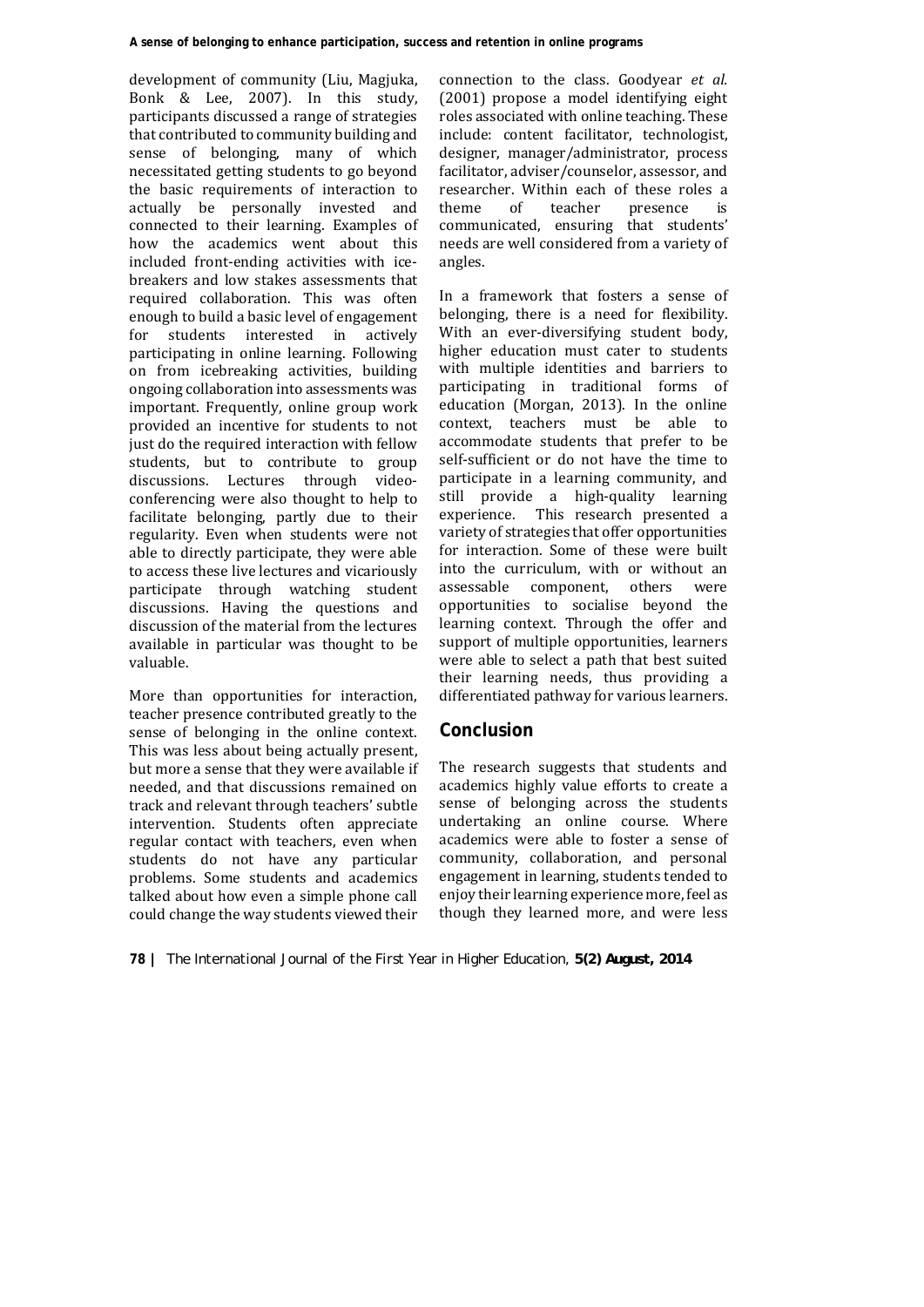inclined to withdraw from learning. Beyond merely improving the satisfaction of students, successfully developing a sense of belonging in at course had real pedagogical benefits, consistent with much of the literature describing learning as a process of a group interpreting and negotiating knowledge (e.g. McConnell, 2006). Online courses that offered multiple and varied opportunities to interact provided a means of allowing a diverse range of students to select opportunities to engage that best fit within their own unique learning needs. Fostering a sense of belonging presents as a broad and inclusive strategy to improve retention of students in online learning. especially in the first year where attrition is high for non-traditional students (Krause, 2005). 

The main purpose of this paper has been to analyse a theme of sense of belonging that emerged from the findings of a broader study investigating the practices and principles of socially inclusive online teaching. Through the analysis of data from both academic teachers and online students from non-traditional backgrounds the researchers were able to explore the experiences of belonging in online learning contexts and the strategies used by teachers to foster a sense of belonging amongst their students. 

In conclusion, this paper demonstrates that many students and teachers seek to achieve a feeling of community in the online learning context, to varying levels of success. Where a learning environment provides multiple layers for engagement and participation, learners are offered opportunities to participate in a manner most suitable to their needs. This analysis highlights the importance of embedding a range of community-building strategies for a truly inclusive online course to cater for the diversifying student body in higher education. 

#### **References**

- Bennett, S., & Lockyer, L. (2004). Becoming an online teacher: Adapting to a changed environment for teaching and learning in higher education. *Educational Media International, 41*(3), 231‐ 248. doi: 10.1080/09523980410001680842
- Bradley, D., Noonan, P., Nugent, H., & Scales, B. (2008). *Review of Australian higher education*. *Final Report.* Canberra, Australia. Commonwealth of Australia.
- Carr, S. (2000). As distance education comes of age, the challenge is keeping the students. *Chronicle of Higher Education, 46*(23), 39-41. Retrieved from http://www.chronicle.com/article/As‐ Distance‐Education‐Comes‐of/14334
- Creswell, J. (2014). *Research design: Qualitative, quantitative, and mixed methods approaches*. Thousand Oaks, CA: Sage Publications.
- Gibbs, G. (2007). Analyzing qualitative data. In U. Flick (Ed.), *The Sage qualitative research kit*. Thousand Oaks, CA: Sage.
- Goodyear, P., Salmon, G., Spector, M., Steeples, C., & Tickner, S. (2001) Competencies of online teaching: a special report, *Educational Technology Research and Development, 49*(1), 65‐72
- Gorard, S., & Selwyn, N. (2005). Towards a learning society? The impact of technology on patterns of participation in lifelong learning. *British Journal of Sociology of Education, 26*(1), 71‐89. doi: 10.1080/0142569042000292725
- Guest, G., MacQueen, K., & Namey, E. (2012). Applied *thematic analysis*. Thousand Oaks, CA: Sage.
- Haavind, S., & Carter, R. (2011). Four steps to fostering collaborative presence in online discussion forums. In *Proceedings of World Conference on E‐ Learning in Corporate, Government, Healthcare, and Higher Education 2011* (pp. 1245‐1253). Chesapeake, VA: AACE. Retrieved from http://www.editlib.org/p/38886
- Hughes, G. (2007). Diversity, identity and belonging in e‐learning communities: *Some theories and paradoxes. Teaching in Higher Education, 12*(5‐ 6), 709-720. doi: 10.1080/13562510701596315
- Koole, M., & Parchoma, G. (2013). The web of identity: A model of digital identity formation in networked learning environments. In S. Warburton, & S. Hatzipanagos (Eds.), *Digital*